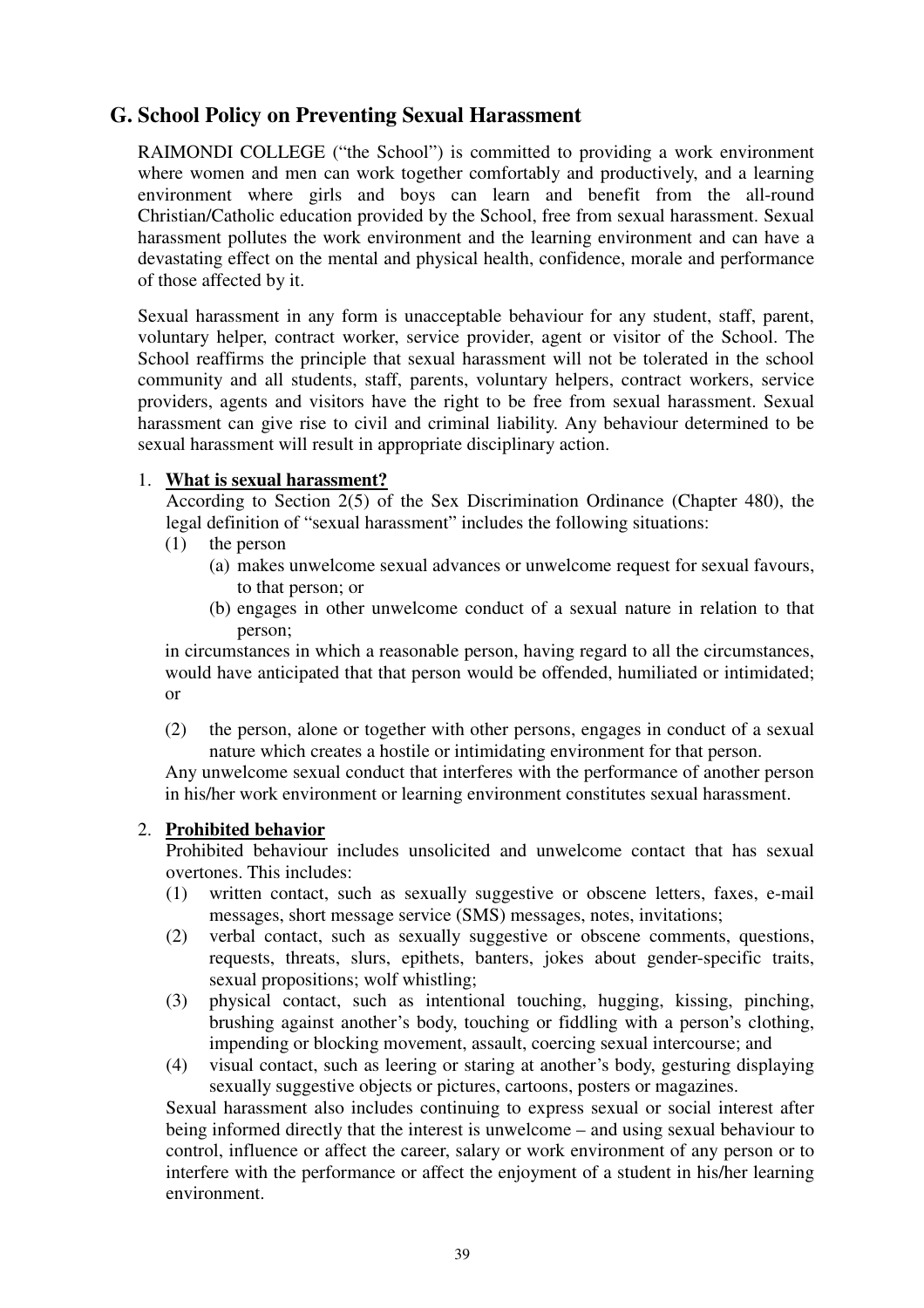A single incident can amount to harassment if sufficiently grave.

#### 3. **Prevention of sexual harassment – Informal stage**

- (1) It is entirely in order for a recipient ("the recipient") of unwanted conduct amounting to sexual harassment to try to resolve the problem, if he/she so prefers, by explaining to the individual concerned that the bahaviour is not welcome, that it offends or makes the recipient uncomfortable and that it interferes with his/her work/performance.
- (2) Anyone who has been subjected to harassing or bullying behaviour may seek confidential assistance from any one of the Head Teachers and Assistant Head Teachers who have been given the responsibility to assist.
- (3) An informal approach to an assigned assisting staff member of the School as listed in Paragraph (C)(2) here in will be treated as completely confidential and will not result in any report to anyone within the School unless the recipient agrees.
- (4) If the recipient prefers, where he/she finds it too difficult or embarrassing to take up the matter himself/herself, the assisting member of staff of the School will participate in an informal meeting between the recipient and the individual concerned or will, at the request of the recipient, approach the individual on behalf of the recipient.
- (5) The informal stage will not result in any formal internal investigation or disciplinary action but is intended to enable the recipient to resolve the matter himself/herself without it going any further in the School.
- (6) If the recipient considers that he/she may have been subjected to conduct amounting to criminal offence (such as a sexual assault), he/she is entitled to seek the assistance of the assisting member of staff of the School to accompany him/her to make a formal complaint to the police and/or the Equal Opportunities Commission or to provide him/her with any other assistance he/she may require.
- (7) The recipient may tell someone he/she trusts, such as his/her teacher/colleague/co-worker, for emotional support and advice.
- (8) The recipient shall keep record of the harassment incidents, including the dates, time, location and witnesses and own response.

### 4. **Prevention of sexual harassment – Formal stage**

- $\overline{(1)}$  Where informal resolution is not appropriate, or not requested or where the outcome has been unsatisfactory, then the recipient may bring a formal complaint to the Principal.
- (2) If so desired, the assisting member of staff of the School will help the recipient to prepare his/her complaint as well as to accompany him/her to any meetings. All complaints will be thoroughly and expeditiously investigated. They will be conducted in an independent and objective manner by an investigation team appointed by the School Management Committee of the School comprising someone unconnected with the allegations and (in cases concerning employees of the School) at least of the equal grade/status with the alleged harasser. Wherever possible investigations will be completed within four weeks of the complaint being made.
- (3) Investigations will be carried out with sensitivity and with due respect for the rights of both the complainant and the alleged harasser.
- (4) The importance of confidentiality will be stressed to all those interviewed and everyone will be strictly required not to discuss the complaint with colleagues, friends or peers. Breach of confidentiality may give rise to disciplinary action.
- (5) If the complainant or the alleged harasser is a student, he/she is entitled to be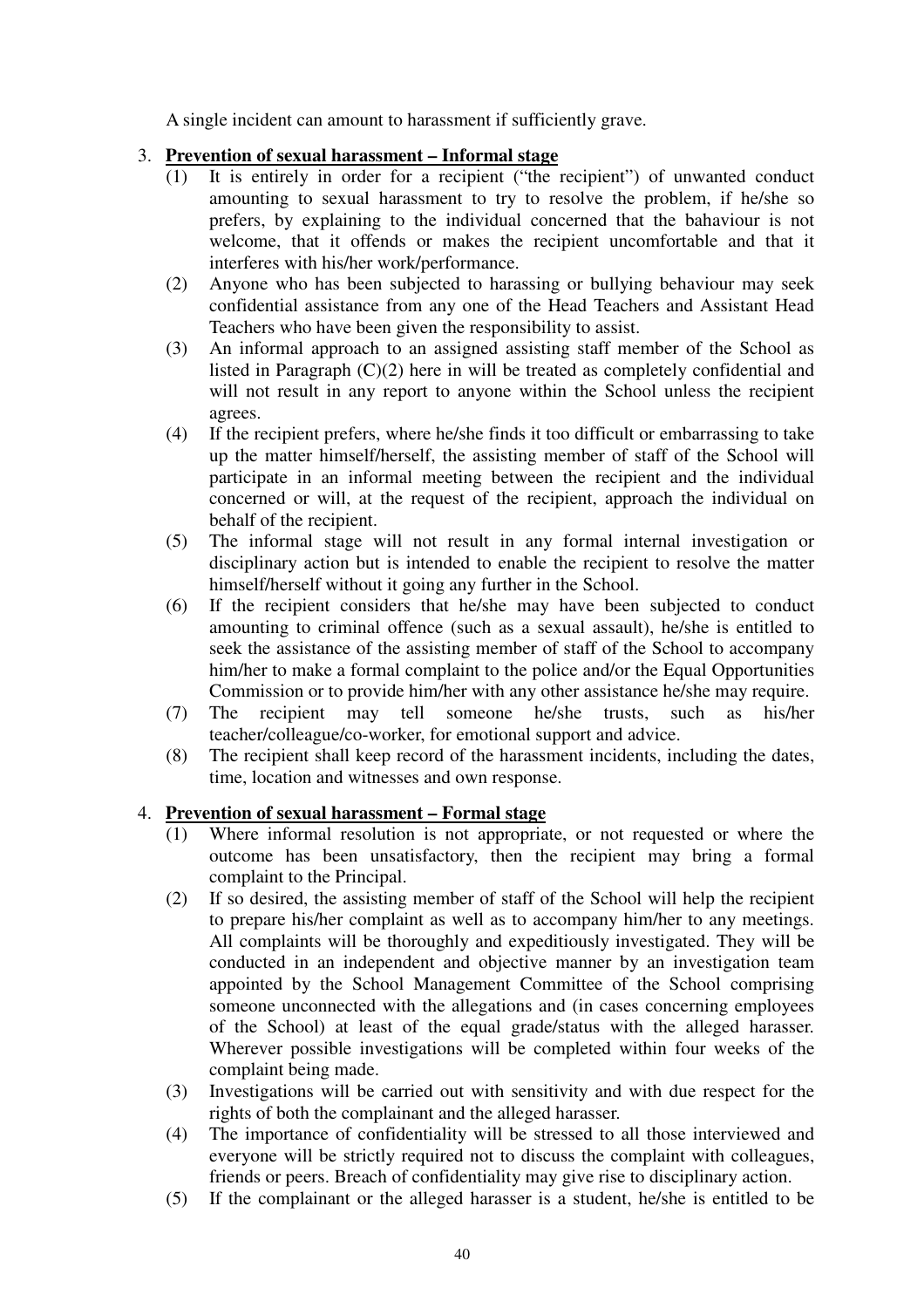accompanied by their parents or relatives in an interview.

- (6) The investigation will focus on the facts of the complaint. Notes will be kept of all stages of the investigation. Parties will not be required to repeat distressing or embarrassing details any more than is necessary.
- (7) Wherever possible, consideration will be given to ensuring that the complainant and the alleged harasser are not required to work together or attend the same class whilst the complaint is under investigation.
- (8) The complainant will be kept informed of the general process of investigation and will be informed whether the complaint has been upheld and is to result in disciplinary action.
- (9) The School will seek to ensure that the complainant and any person assisting in investigating such a complaint are not in any way penalized whether directly or indirectly for bringing a complaint and the situation will be monitored to ensure that the harassment has stopped. Any complaint of retaliation will be promptly investigated and punished if established.
- (10) Even where a complaint is not upheld, for example where the evidence is inconclusive, consideration will be given to effecting arrangements which will enable the parties not to continue to work together or to attend the same class against the wishes of either party.
- (11) Any complaint that is unfounded and not made in good faith, for example a malicious complaint, will be treated as an offence liable to disciplinary action.
- (12) Cases of suspected sexual harassment involving students or young children shall be handled discreetly. Whether the complaints are anonymous or not, investigation may need to be conducted.
- (13) For complaints involving students, both the students and parents shall be properly apprised of the rules and disciplinary measures.
- (14) A complainant or an alleged harasser may appeal to the School Management Committee of the School in writing in case he/she is not satisfied with the findings of the complaint investigation.
- (15) Where appropriate, the School may seek advice from Equal Opportunities Commission and/or lawyers and/or report the case to police or relevant Government Authorities or Department.

#### 5. **Prevention of sexual harassment – Monitoring**

The School shall take all reasonable steps to see that this policy prohibiting sexual harassment is followed by all students, staff, parents, voluntary helpers, contract workers, service providers, agents and visitors. Details of all formal complaints of sexual harassment will be collated by the Principal of the School. These will be annually reviewed by the School Management Committee of the School with a view to ensuring that every effective step has been taken to prevent sexual harassment and to monitor the effectiveness of the complaints procedure. The prevention plan will also include provision of training sessions to the students and staff and circulation of this policy to the students and staff on an annual basis.

### 6. **Discipline**

Any employee or student found to have violated this policy shall be subject to appropriate disciplinary action, including warnings, demerits, reprimand, suspension or discharge, according to the findings of the complaint investigation. If any investigation reveals that sexual harassment has occurred, the harasser may also be held legally liable for his or her actions under the anti-discrimination laws or in separate legal actions.